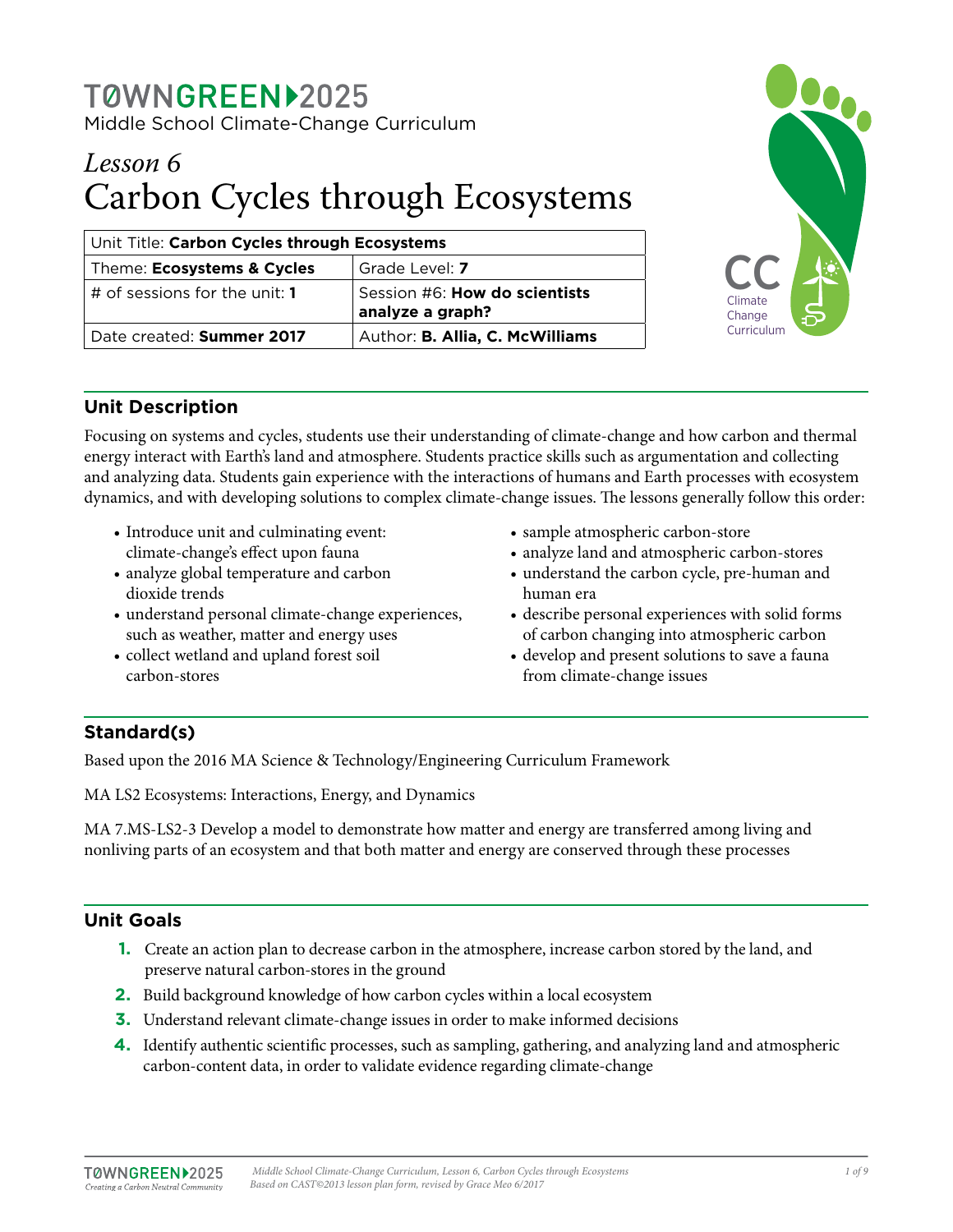## **Unit Objectives**

#### ■**Students will be able to**

**understand that:** 

- **1.** Carbon cycles through the atmosphere and land
- **2.** Human activities increases atmospheric carbon by burning fossil fuel
- **3.** Atmospheric carbon is a "greenhouse gas"
- **4.** Greenhouse gases increase global temperatures
- **5.** Wetlands and uplands store different amounts of carbon above and below ground

**and to:**

- **1.** Sample, collect, and analyze primary-source data
- **2.** Collect and analyze secondary data as a means to validate causes of climate-change

#### **Lesson Objectives**

Students will understand how human interaction increases atmospheric carbon when they turn on a lightbulb

### **Note any potential barriers to the lesson — consider variability**

#### ■**Student challenges**

- understanding the vocabulary used in the graphs
- math disabilities

#### **Evaluation/Assessment**

**(directly linked to the goals, i.e., Formative/Ongoing Assessment or Summative/End of Lesson Assessment)**

#### **Formative Assessment**

- **1.** Students will correctly identify the purpose of the graph by describing the labels on the graph and explaining what the graph is showing. This can be done in writing or through a verbal explanation.
- **2.** Homework graphing questions

#### ■**Vocabulary**

- graph
- x-axis
- y-axis
- labels
- anomaly
- mean (average)
- parameters

*NOTE: Consider the [UDL Guidelines](http://bit.ly/1d5bjtS) in selecting methods and materials to ensure that you provide options for engagement, representation, and action and expression.*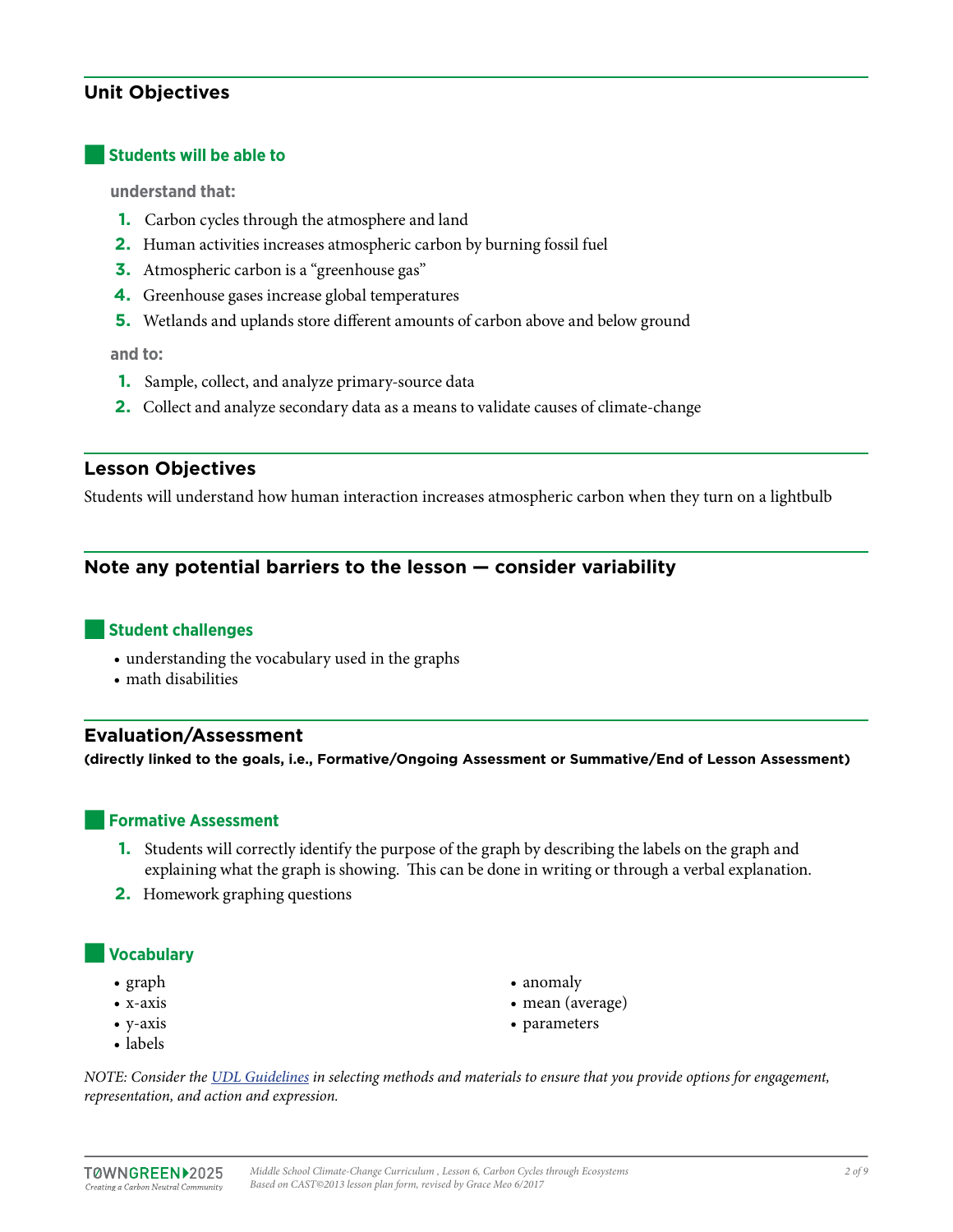## **Methods**

#### **(e.g., Anticipatory Set, Introduce and Model New Knowledge, Provide Guided Practice, Provide Independent Practice)**

- **1.** The teacher will introduce ways that scientists can show or represent the data they have collected during scientific exploration or through other methods.
	- **A.** Sample graphs can be projected (or handed out if no projection device is available) for all students to see and the different axis and labels will be solicited and then explained for student understanding.
	- **B.** Explain that scientists need to analyze graphs to determine what the data tells them.
	- **1.** For each of the graphs, students should identify what the X and Y parameters are, what the lines on the graph are telling you, and analyze it (what does this mean).
	- **2.** To ensure that all students are actively thinking on their own, the teacher explains to them that they will do this activity by themselves for 5 minutes.
	- **3.** Teacher circulates and provides encouragement and comments/suggestions on student work.
	- **4.** For the next 5 minutes the students will share their discoveries with a neighbor or in a small group.
	- **5.** The teacher selects the groups for quick transition and to be sure no one is left out and so that each group comes up with an explanation of the graph.
	- **6.** The teacher allows a few minutes to have the groups share their answers with the class.

**C.** The teacher then hands out the graphs (attached below), one at a time:

- **1.** first, the graph related to the amount of carbon dioxide in the atmosphere.
- **2.** Students identify the labels, and the parameters of the X and Y axis , then and explain what the graph is showing.
- **3.** Students can write this on their copy of the graph or on lined paper.
- **4.** Each group shares their discoveries with the whole class.
- **D.** The teacher then hands out graph #2 (which is a similar to graph #1, but with fewer years to show the annual variability of  $CO<sub>2</sub>$ ) and the above process is repeated.
- **1.** The teacher explains that scientists need to analyze graphs to determine what the data tells them.
- **2.** Students brainstorm why, for each year, the line goes up and down, and this process repeats itself for each of the years.
- **3.** This is caused by the seasons. The northern hemisphere has more land mass and therefore more trees, the amount of  $CO<sub>2</sub>$  goes down due to increased photosynthesis in summer, and when the northern hemisphere has winter, the amount of  $CO<sub>2</sub>$  goes up again due to reduced photosynthesis.
- **E.** The teacher hands out graph #3 and repeats the process used for graph #1.
- **1.** This graph shows how the temperature has been increasing over the years when data was collected and shows a steady upward movement.
- **2.** Then, explain that scientists sometimes need to analyze multiple graphs together to determine what the data tells them.
- **3.** Students compare the results of graph 1 and 3 together, following the same steps as above.
- **4.** Students analyze at what is similar and what is different on the 2 graphs.
- **F.** If time allows, after the students share their findings and ask where is the additional  $CO_2$  might be coming from or why the temperature is rising as the carbon dioxide is increasing.
- **2.** Homework preview or review suggestions
	- **A.** Actively learn *[www.activelylearn.com](http://www.activelylearn.com)* (free) "Scientific Graphing"
	- **1.** Reading comprehension strategies
	- **2.** Embedded videos multimedia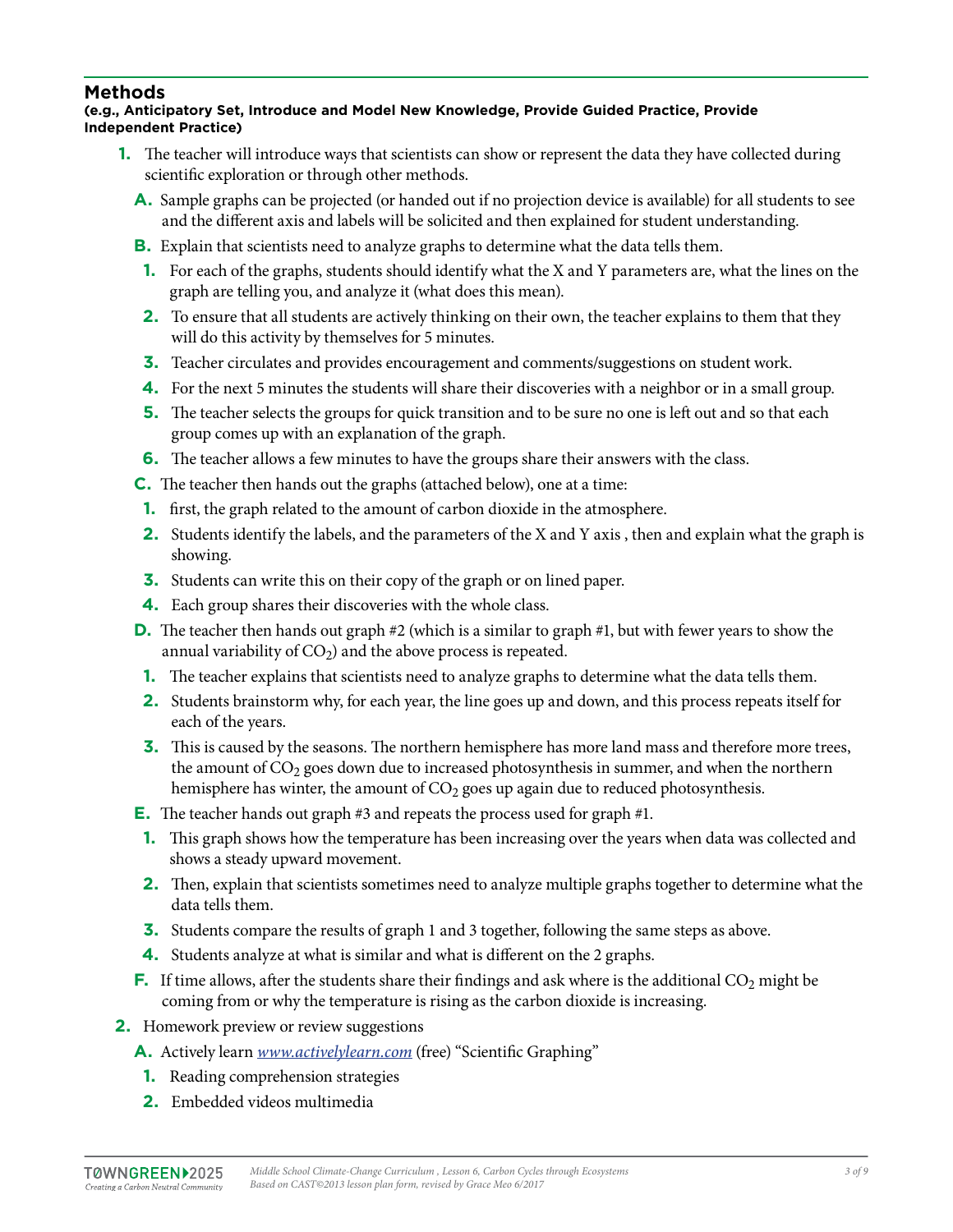**3.** Embedded guiding questions



- **B.** Mr. Anderson how a graph works video: *<https://youtu.be/9BkbYeTC6Mo>*
- **C.** Mr. Anderson analyzing a graph video: *<https://youtu.be/9NkT-oYPkOA>*
- **D.** Brain Pop "Graphs" *<https://www.brainpop.com/math/dataanalysis/graphs>*
- **1.** understand different types of graphs
- **2.** how to read graphs
- **3.** how to analyze graphs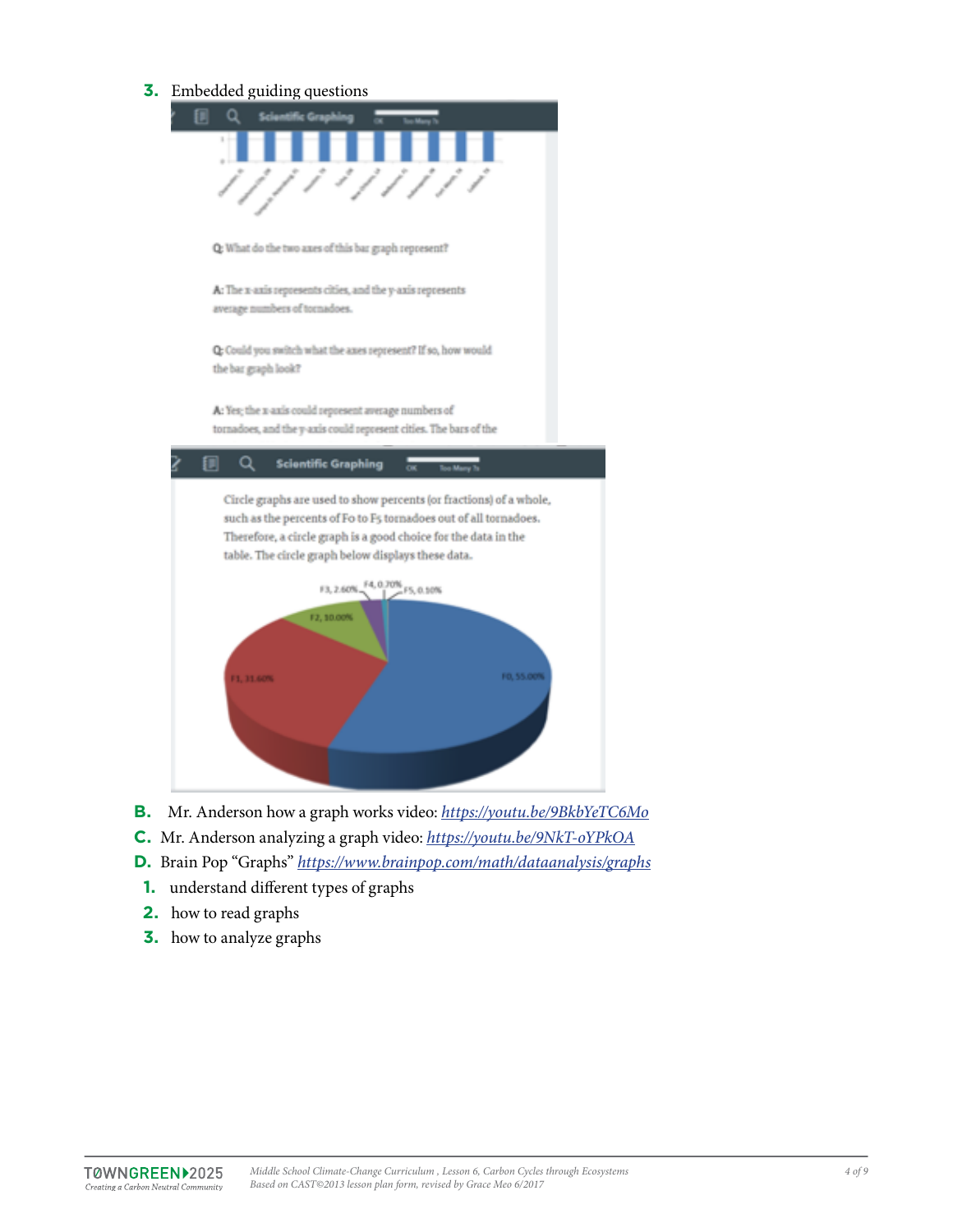#### **4.** Companion guiding questions to video

Graphs can help you visualize data. What does this mean? Choose the best answer.

Δ

Graphs can help you better understand data by presenting it in an easy-to-read format

в

Graphs are always pretty to look at

Making graphs requires basic knowledge of optics and data entry

Graphs present information without using numbers, letters or words--only pictures

In a bar graph, how does the x axis differ from the y axis?

▲

The x axis represents positive values, the y axis represents negative values



Numbers are placed along the x axis, while words are placed along the y axis

The x axis is very long, the y axis is very short

The x axis is a horizontal line, the y axis is a vertical line

What graph should you use when you're comparing parts of a whole?

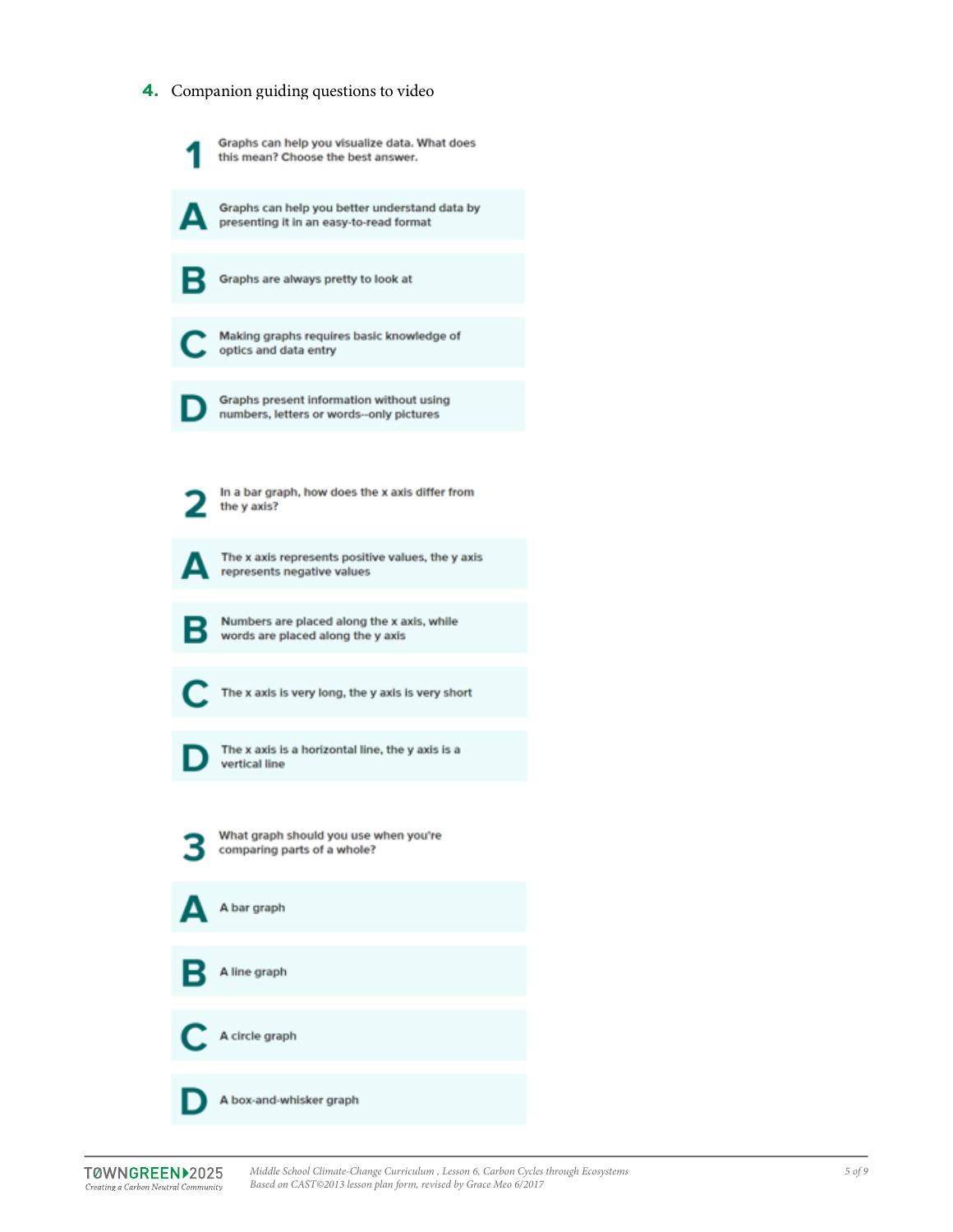|   | The following graph breaks down,<br>by percentages, what the kids in<br>Tim's class had for lunch today.<br>What can you learn from this graph?                                                         |
|---|---------------------------------------------------------------------------------------------------------------------------------------------------------------------------------------------------------|
| Δ | That nobody likes bologna sandwiches                                                                                                                                                                    |
| В | That more kids had peanut butter for lunch than<br>any other option                                                                                                                                     |
| Œ | That tuna fish is the most popular lunch option                                                                                                                                                         |
|   | That more kids ate ham and cheese than<br>bologna                                                                                                                                                       |
| 6 | Which kind of graph would you use to show how<br>the price of bread has changed over time?                                                                                                              |
|   | Bar graph                                                                                                                                                                                               |
| в | Line graph                                                                                                                                                                                              |
|   | Circle graph                                                                                                                                                                                            |
|   | Box-and-whisker graph                                                                                                                                                                                   |
|   | Press Esc to exit full screen<br>Tim has pla<br>s. Each year,<br>his batting average has increased by .010 points.<br>If you plotted Tim's batting average on a line<br>graph, what would it look like? |
|   | В                                                                                                                                                                                                       |
| C | D                                                                                                                                                                                                       |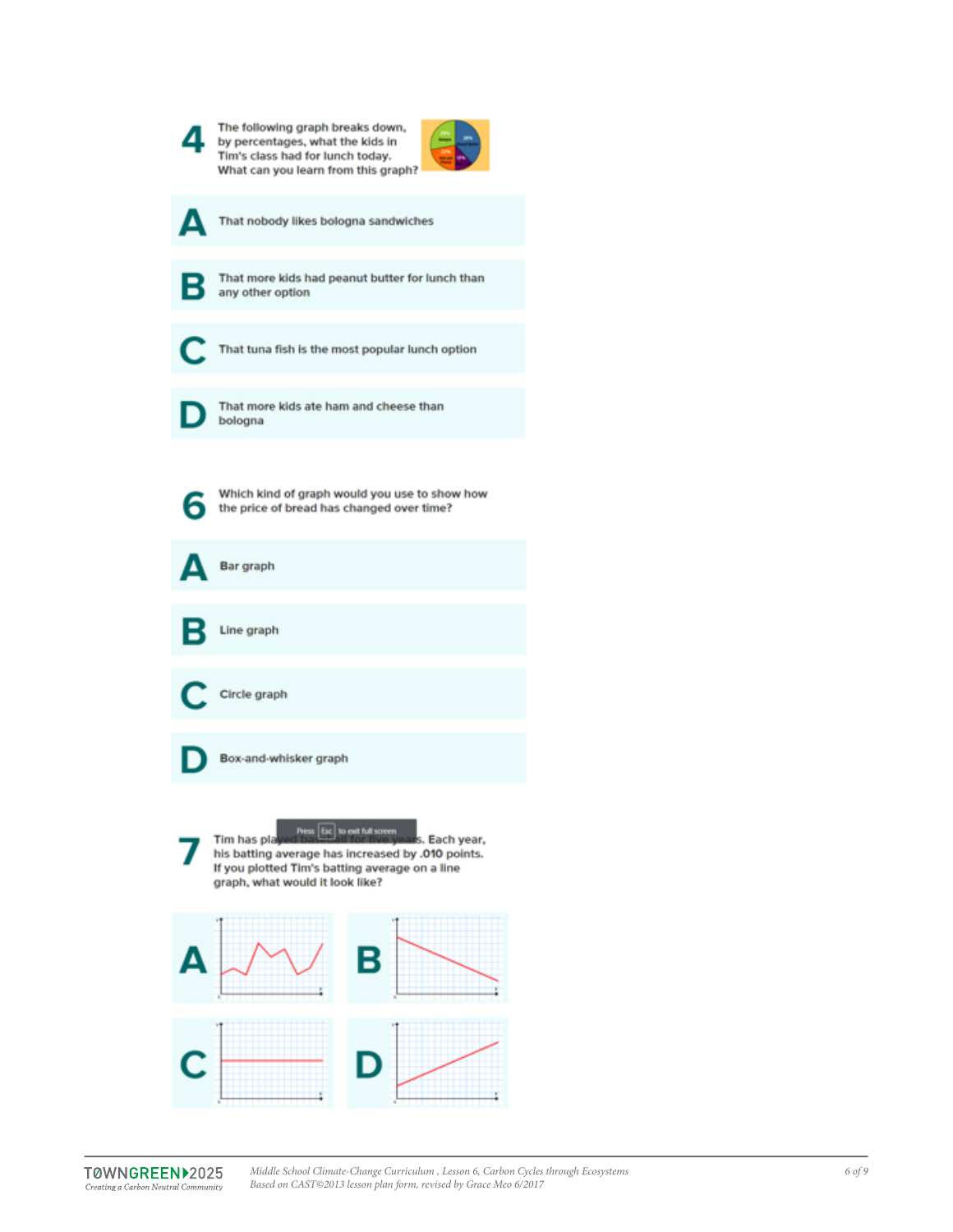# *Lab Report* Carbon Cycles through Ecosystems

| 8 | There are 15 kids in Tim's class. If you wanted to<br>use a graph to plot how tall each one of them is,<br>which type of graph should you use?      |
|---|-----------------------------------------------------------------------------------------------------------------------------------------------------|
| Δ | A circle graph                                                                                                                                      |
|   | B A bar graph                                                                                                                                       |
|   | A line graph                                                                                                                                        |
|   | A box-and-whisker graph                                                                                                                             |
| 9 | What's another name for a circle graph?                                                                                                             |
| Д | Pizza chart                                                                                                                                         |
|   | <b>B</b> Cake chart                                                                                                                                 |
|   | C. Pie chart                                                                                                                                        |
|   | Box graph                                                                                                                                           |
|   | A bar graph shows the number of calories in five<br>separate types of cookies. How can you tell<br>which cookie has the highest number of calories? |
|   | Its bar extends the furthest up the y axis                                                                                                          |
| В | Its bar is the widest                                                                                                                               |
| C | Its bar is twice as large as all the other bars<br>combined                                                                                         |
|   | Its bar is the shortest                                                                                                                             |

*Middle School Climate-Change Curriculum , Lesson 6, Carbon Cycles through Ecosystems Based on CAST©2013 lesson plan form, revised by Grace Meo 6/2017*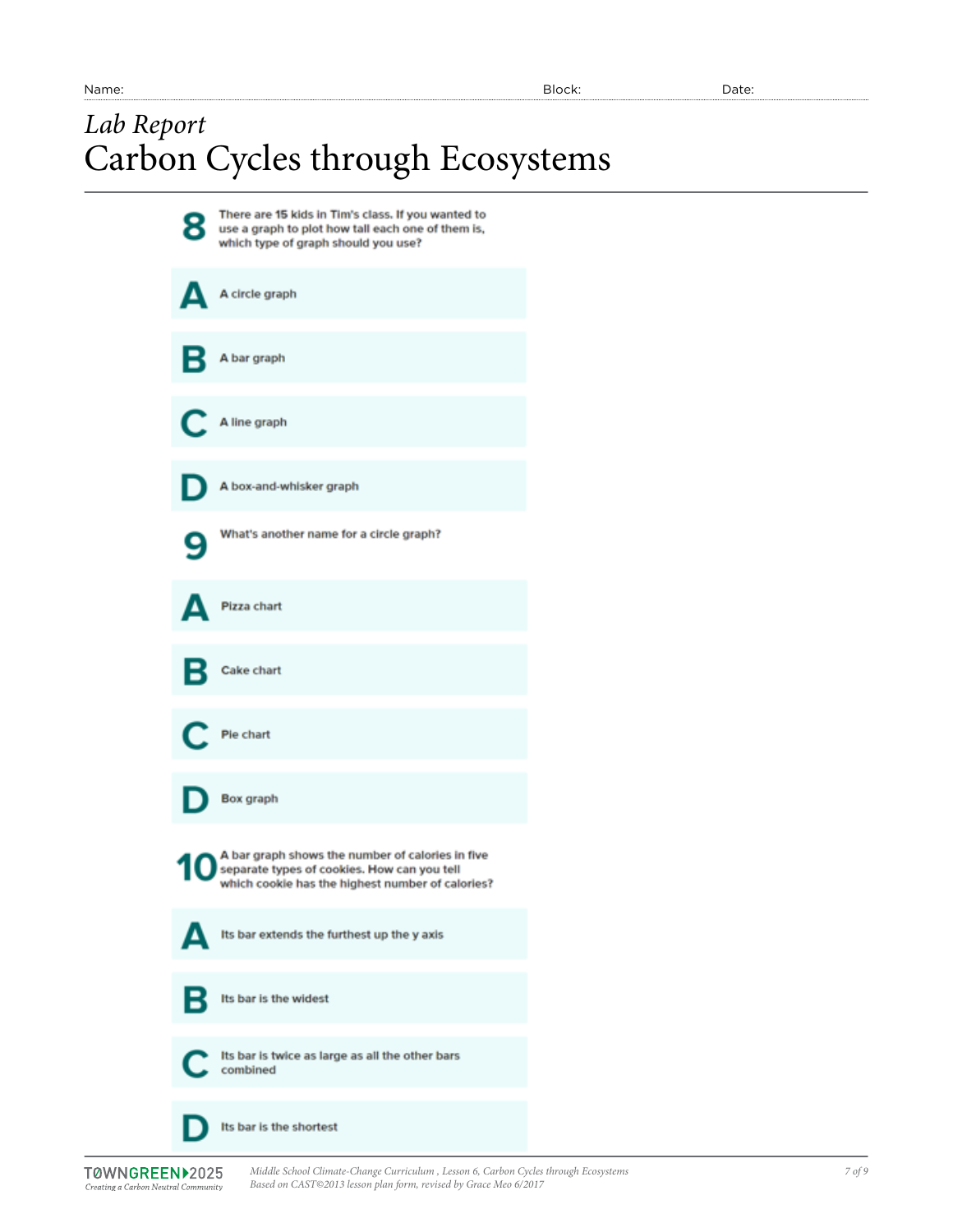## **Materials**

Graph 1 (from *<https://www.esrl.noaa.gov/gmd/obop/mlo/>*):



**Graph 2 (from** *<https://www.esrl.noaa.gov/gmd/ccgg/trends/>***):**